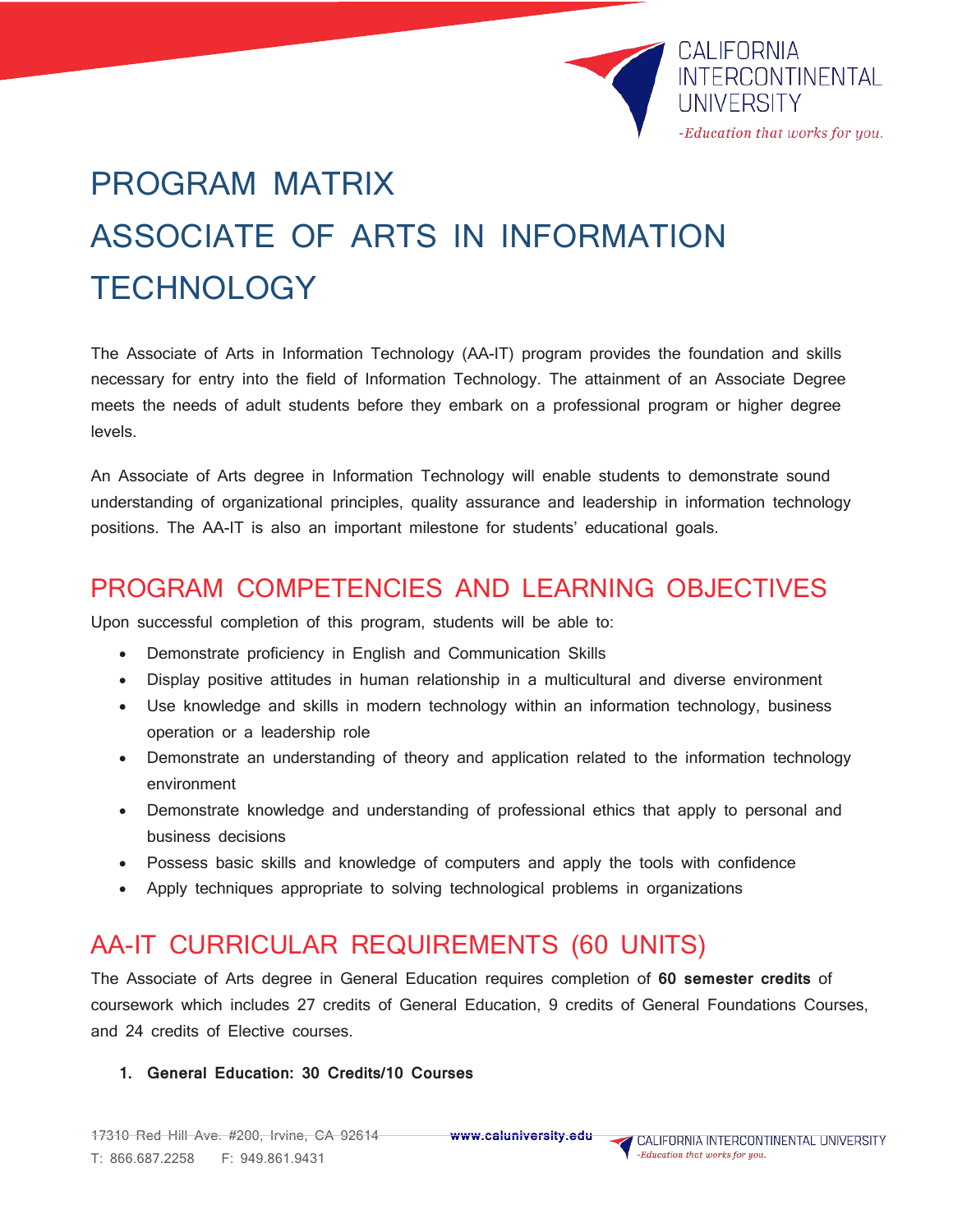- **A. English Communication: 6 Credits/2 Courses**
	- GEN 101 English Composition I
	- GEN 201 English Composition II
- **B. Mathematics/Science/Computer Science: 6 Credits/2 Courses**
	- GEN 104 Mathematics
	- GEN 105 Algebra
- **C. Social Science: 6 Credits/2 Courses**
	- ACE 100 Accelerate, Connect, Equip
	- Social Sciences Elective (100/200)
- **D. Humanities and Fine Arts: 6 Credits/2 Courses**
	- GEN 102 United States History
	- GEN 103 United States Government
- **E. General Education or Elective (100/200): 6 Credits/2 Courses**
	- Elective
	- Elective
- **2. Information Technology Courses: 30 Credits/10 Courses**
	- BUS 201 Business and Society
	- BUS 215 Business Communications
	- BUS 225 Fundamentals of Business Ethics
	- ECO 215 Survey of Economics
	- IST 227 Information Technology in Business
	- IST 228 Data Communications and Distributed Networks
	- IST 234 Fundamentals of Database Management
	- IST 235 Legal Issues in Information Technology
	- IST 247 Intro to Information System Analysis Design & Implementation
	- IST 256 Introduction to Internet Security and Threats

## GENERAL ELECTIVE COURSES - (SELECT 2 COURSES FROM THE LIST BELOW)

- ACC 222 Financial Accounting
- BUS 214 Business Statistics
- ECO 220 Macroeconomics
- FIN 224 Principles of Financial Management
- IST 225 Computer Systems Architecture
- MGT 228 Introduction to the Process of Management